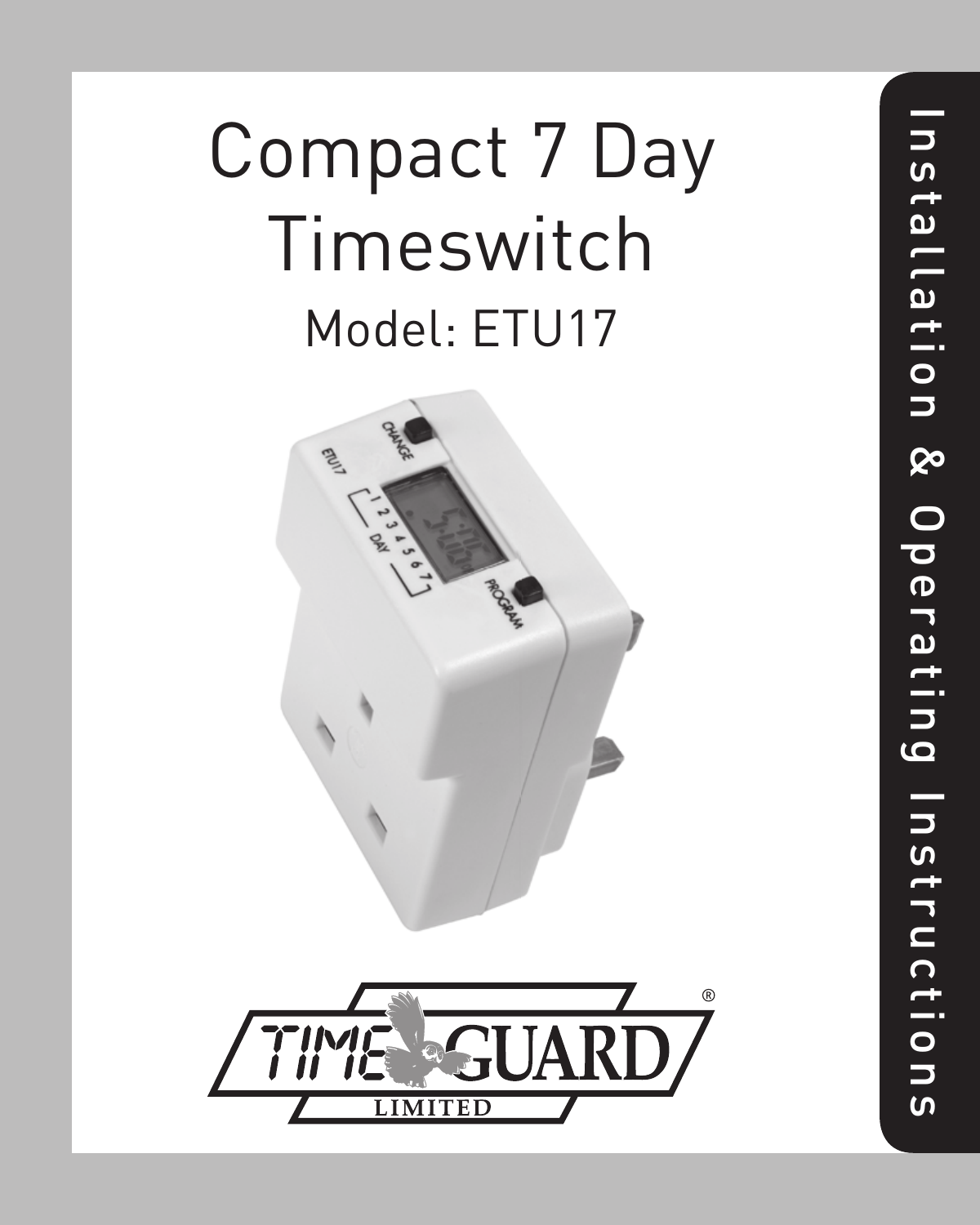#### ETU17 – Compact 7 Day Timeswitch



#### Introduction:

The ETU17 is a compact seven day timeswitch which has six programmes, each of which can be dedicated to 7 day, 5 day, 2 day or individual day operation. It has a random switching capability useful for security applications. It is also able to switch up to 500W of low energy (compact fluorescent) lamps or linear fluorescent tubes which is particularly useful as this type of energy efficient lighting is often used for security applications. The ETU17 is also well suited to control washing machines, tumble driers, dish washers and other appliances up to 13A (3kW).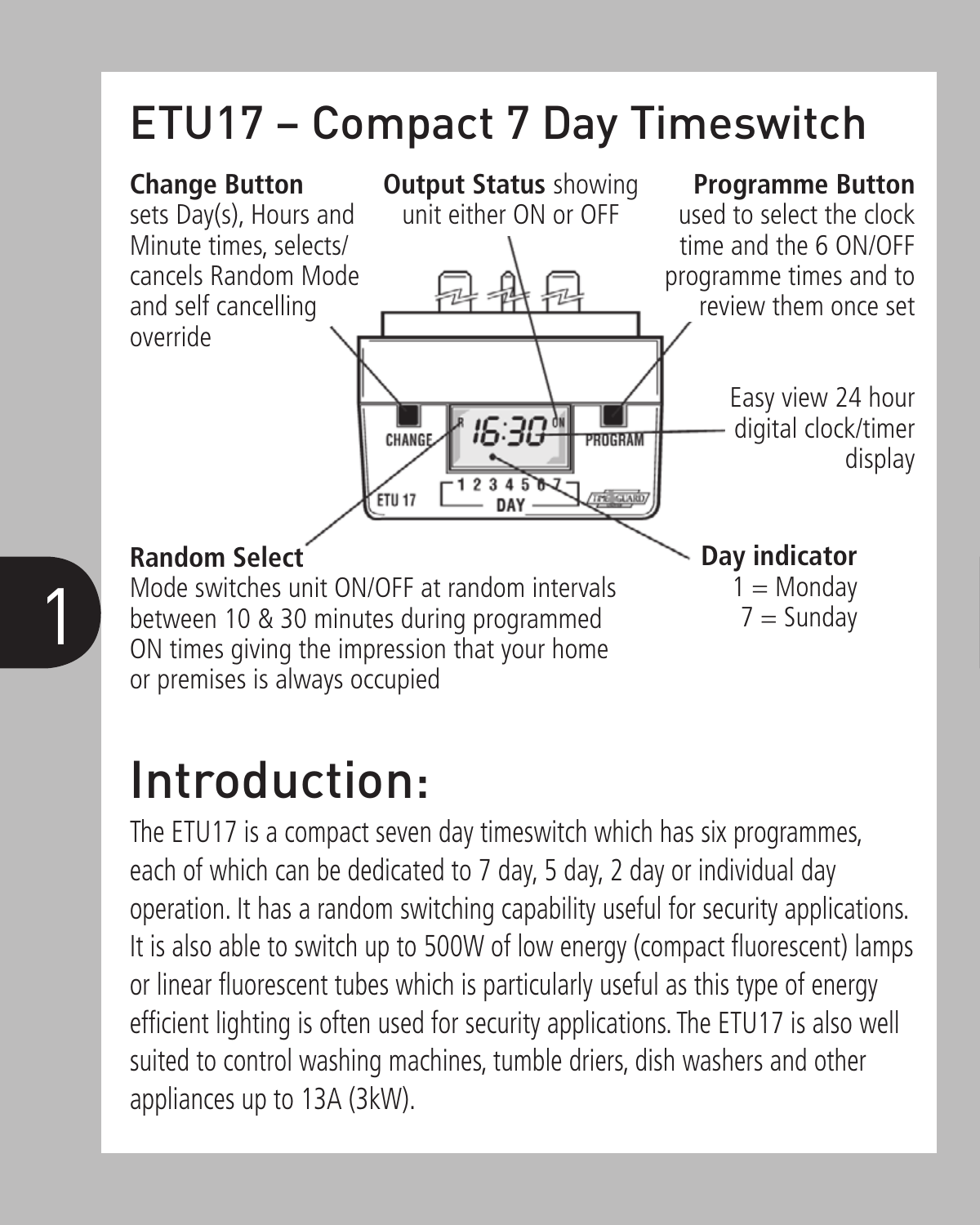### Battery:

This product has a factory fitted rechargeable battery. If the ETU17 is left out of a live socket for more than 1 month the display may go blank. In this case plug into a live socket, wait four hours, and apply reset – see section 1 before programming.

#### Programming Overview:

 $\sum$  3 and  $\sum$  3 and  $\sum$  3 and  $\sum$  3 and  $\sum$  3 and  $\sum$  3 and  $\sum$  3 and  $\sum$  3 and  $\sum$  3 and  $\sum$  3 and  $\sum$  3 and  $\sum$  3 and 3 and 3 and 3 and 3 and 3 and 3 and 3 and 3 and 3 and 3 and 3 and 3 and 3 and 3 and 3 and This is a seven day (weekly) timeswitch which has six programmes, each of which can be block programmed to work on all of the five weekdays, both weekend days, or all 7 days (24 hour operation). Programmes can also be designated to operate on individual days. Only two setting buttons are required, <Change> and <Program>. ON or OFF, overriding the timeswitch until the next programmed OFF or ON time. During programming the <Change> button is used to set the hours, minutes and days. The <Program> button is used to select the clock time and day or the 6 programmed ON/OFF times and days and to review them once they have been set. Each time the <Program> button is pressed in programme mode the display will flash either the days, hours or minutes in turn, starting with the clock time and day then the first ON time and day(s), first OFF time, second ON time and day(s) etc. Wherever the days, hours or minutes are flashing they may be set using the <Change> button. Once set the <Program> button is pressed again to proceed to the next stage.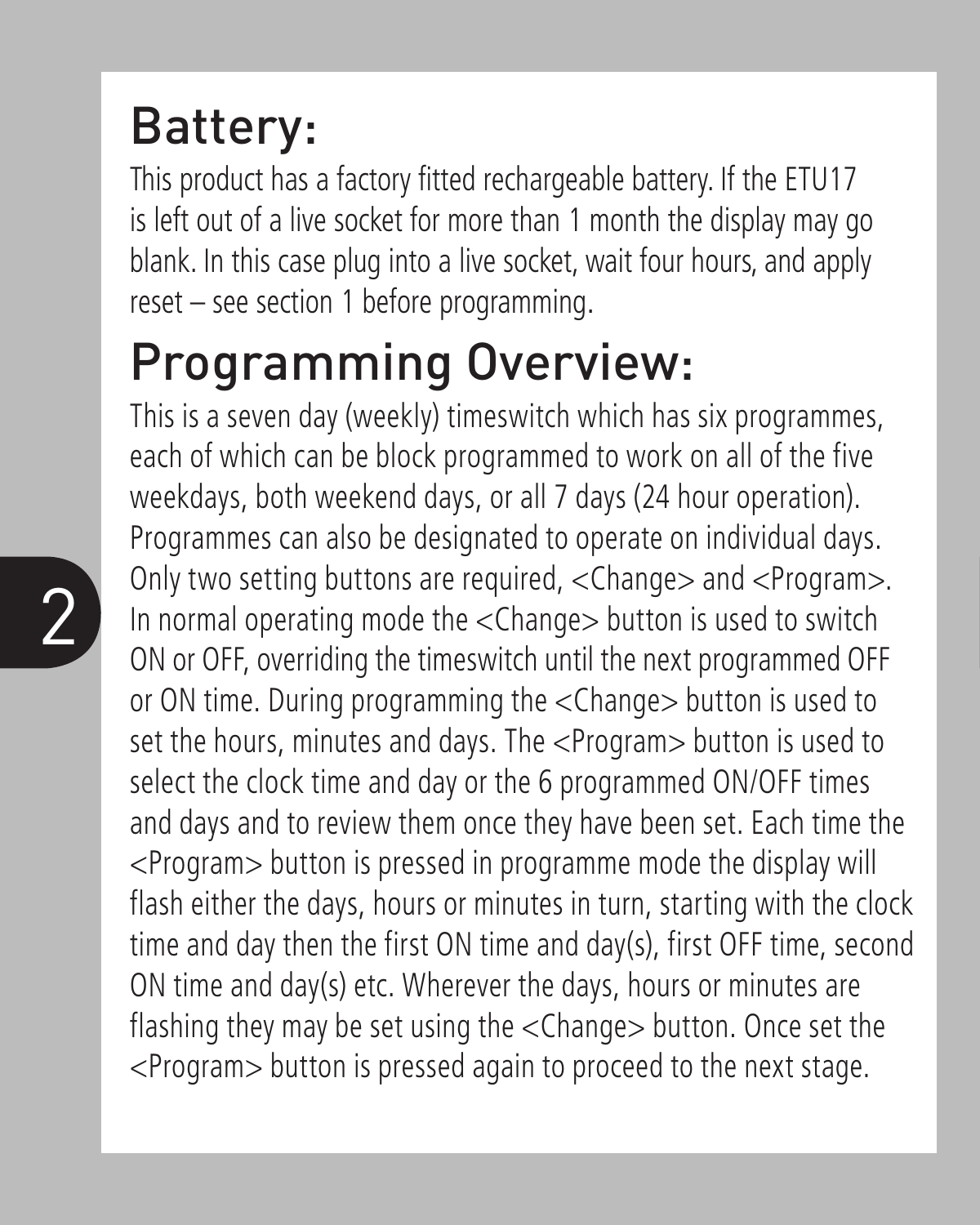## Normal Operating Mode:

In normal operation the ETU17 will display the correct day and its time with the colon flashing. The output status will be shown by either ON or OFF on the display.



### 1. To Reset Before Programming:

**(To alter clock time or modify programmes – see section 5)** To clear programmes from memory and reset the ETU17 press the <Change> and <Program> buttons together until the display goes blank (approximately 3 seconds).

 $3 \quad$  Nelease the buttons and the display will fill<br>with its complete range of characters and  $\frac{1}{2}$ Release the buttons and the display will fill then clear to show clock and day 1 symbol flashing. This procedure is essential with a new ETU17 and is recommended if major reprogramming is required subsequently.



**You are now in the clock setting mode at the beginning of the programme sequence.**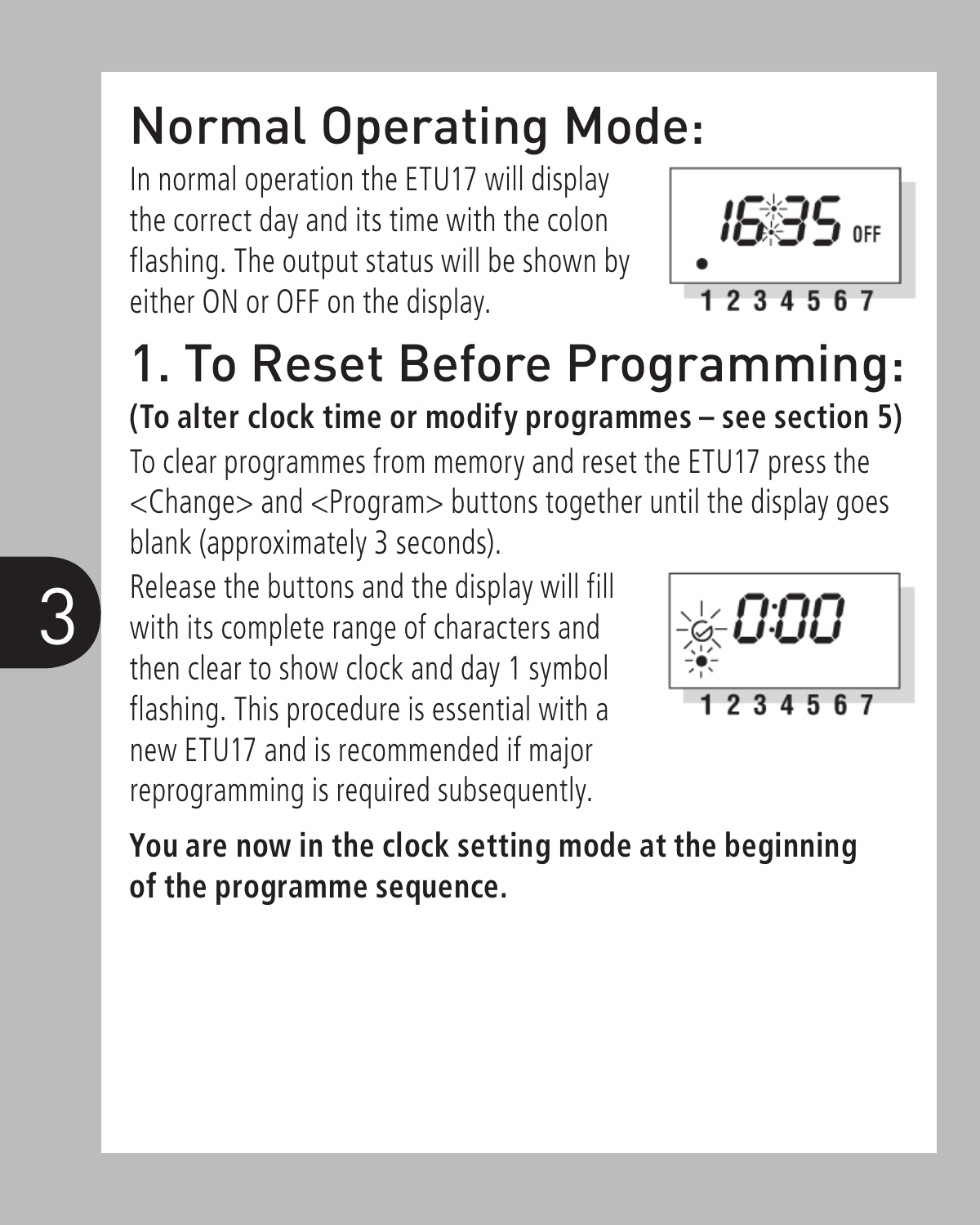#### Programming Sequence:

| Setting clock   | Programme 4 ON  |
|-----------------|-----------------|
| Programme 1 ON  | Programme 4 OFF |
| Programme 1 OFF | Programme 5 ON  |
| Programme 2 ON  | Programme 5 OFF |
| Programme 2 OFF | Programme 6 ON  |
| Programme 3 ON  | Programme 6 OFF |
| Programme 3 OFF | Operation Mode  |
|                 |                 |

**Note: Pauses between button presses greater than 1 minute during programming will result in automatic return to the operating mode.**

## 2. Setting Clock (after reset):

i. Day Setting – Press <Change> button to advance to the day required. Day  $1 =$  Monday and Day  $7 =$  Sunday.

ii. Hour Setting – Press the <Program> button briefly to select the hours – display shows clock symbol and the hours digits flashing. Press the <Change> button to advance the

hour setting. For rapid hours selection press and hold down <Change> button. (Note: Monday shown as example of day set.)

iii. Minute Setting - Press the <Program> button briefly to select the minutes – display shows clock symbol and minute digits flashing. Press the <Change> button

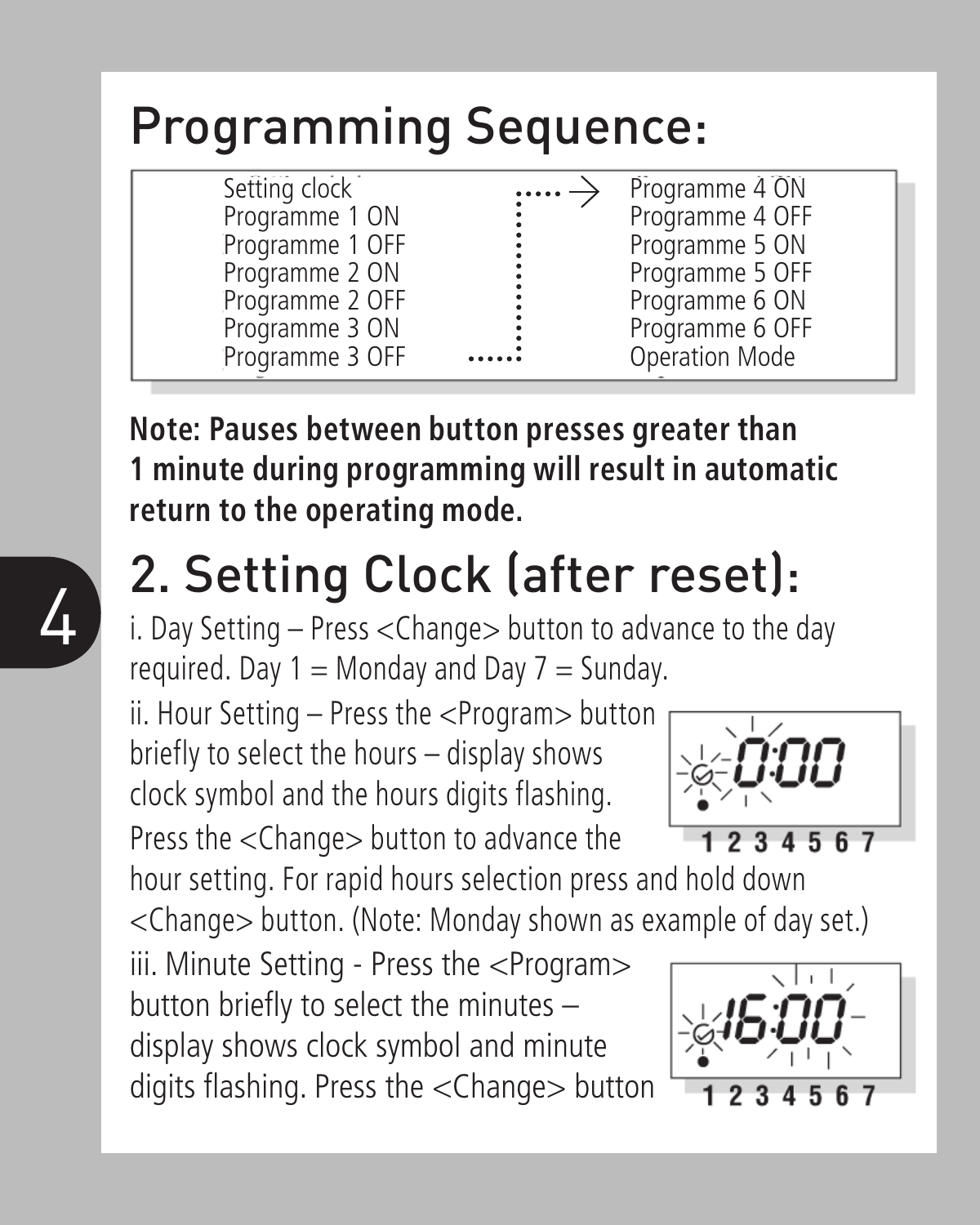to advance the minutes setting. For rapid minute selection press and hold down <Change> button. (Note: 16 hours shown as example of hours set)

iv. Press <Program> button briefly – clock is now set and display shows ready for the first ON programme time.



#### 3 To Set Programme ON/OFF Times (after clock setting):

5 **6 operate on.** The alternatives are: It must be remembered that the ETU17 has a total of six programmes. i. The user is now able to set the day(s) that the first programme will

```
1 2 3 4 5 6 7
                = 5 days (Weekdays) Mo Tu We Th Fr
                = 2 days (Weekend) Sa Su
                = 7 days (Everyday) Mo Tu We Th Fr Sa Su
                = Individual days starting with Mo through to Su
```
**Initially dots 1 to 5 flash indicating that if this option were selected, the programme times about to be entered would operate over the five weekdays. If another option is required, the <change> button should be pressed until the correct day(s) flash.**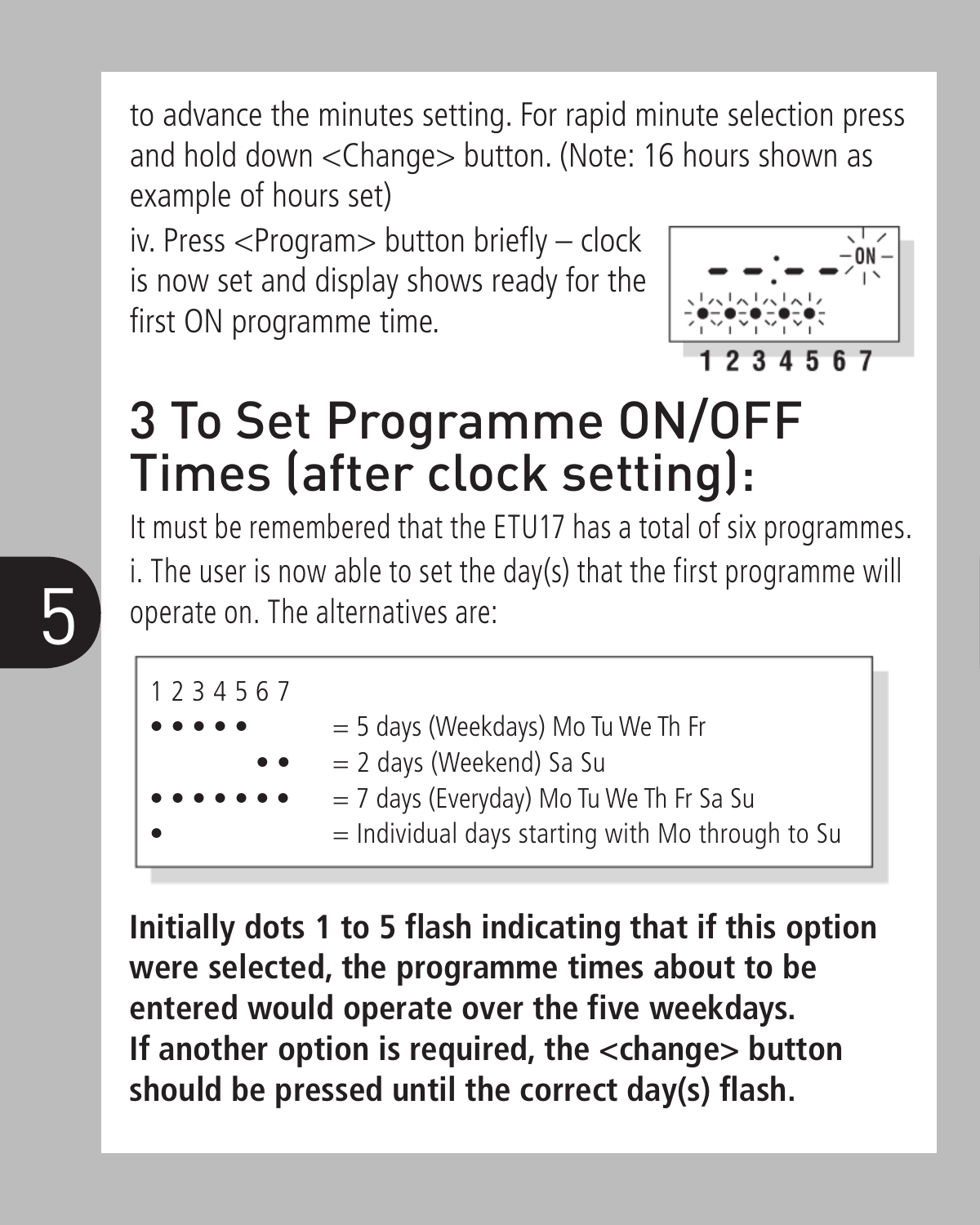ii. Once the day option has been selected press <Program> button briefly to select hour time – display shows hour digits and ON flashing. Press <Change> button to

advance hour setting. (Note: 2 days (Sat & Sun) shown as examples of days set.)

iii. Minute Setting - Press the <Program> button briefly to select the minutes – display shows clock symbol and minute digits flashing. Press the <Change> button

to advance the minutes setting. For rapid minute selection press and hold down <Change> button. (Note: 16 hours shown as example of hours set).

iv. Press <Program> button briefly – clock is now set and display shows ready for the first ON programme time.

6

v. Now set the hours and minutes as before. v. Now set the hours and minutes as before. The day(s) selected remains the same.

vi. Repeat steps i to v to set the remainder of the 5 programme ON/OFF times and day(s) as required. Note: Any unused ON/ OFF programmes must be left blank and should be bypassed by pressing and holding down the <Programme> button until the display shows normal operating mode. Do not programme '0's into unused programmes.







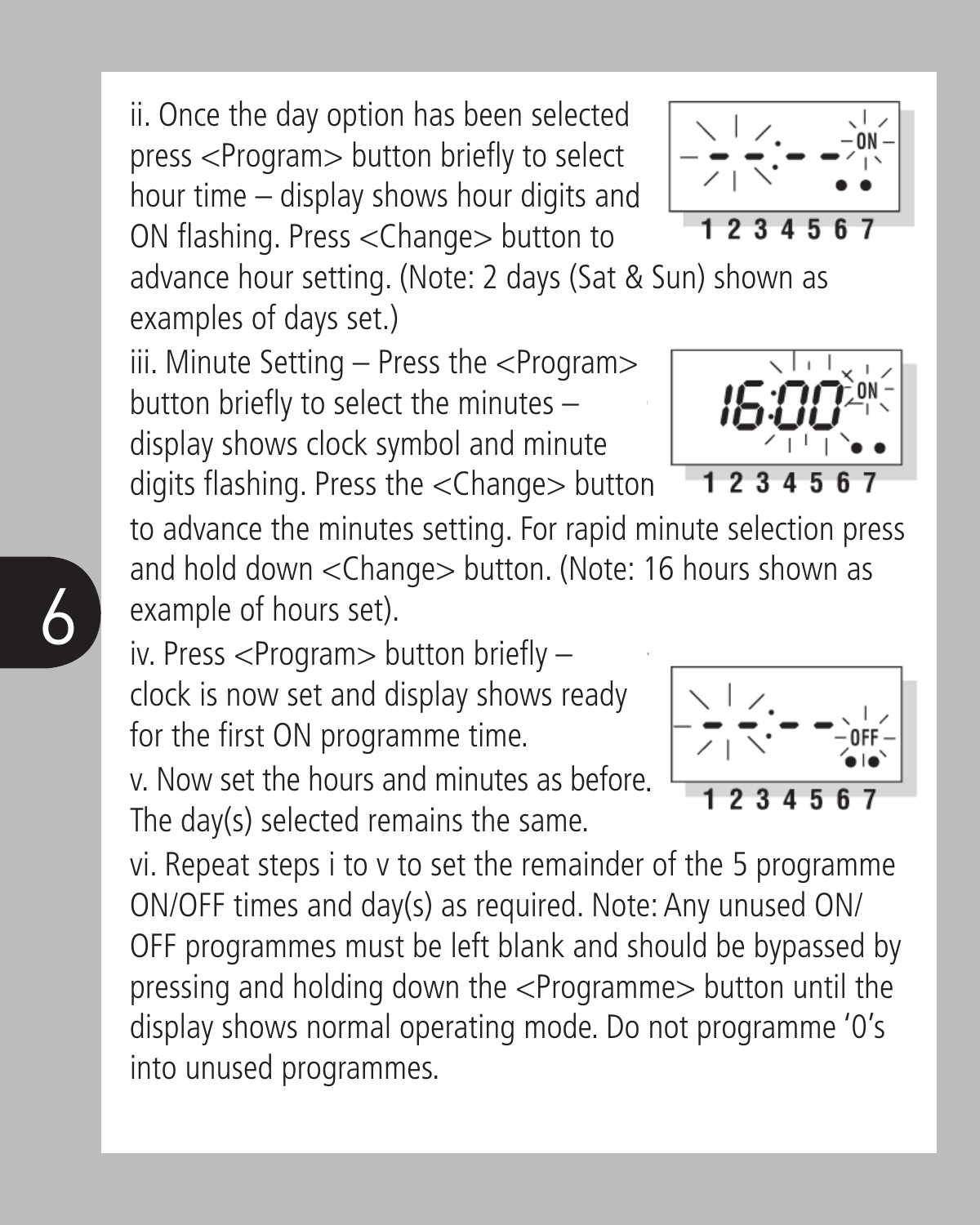**IMPORTANT** After setting a clock time which falls within a programmed ON period, the unit will not switch ON. Press the <Change> button to switch the ETU17 ON (the ON will flash to indicate an override situation). After this the unit will operate normally to the programmes set.

## 4. Programme Review:

**7** ON and OFF times and day(s) in sequence again with the whole display flashing. To fast review the set programmes or for quick exit to normal operating mode – press and hold down the <Program> button. Normal review can be carried out by pressing the <Program> button briefly which reviews the clock time and day with the whole display flashing. Further brief pressing of this button reviews the programme display flashing.

#### 5. Making Changes to Clock Time and Programmes (Initiating Programme Mode):

This is required when making changes to the clock time/day or programme times/days and can be initiated any time during the normal operating mode. Press the <Program> button briefly and the clock symbol, day flag, hrs and minutes symbols on the display will flash – this is programme review mode. Further brief pressing of the <Program> button will display the ON and OFF programmes in sequence.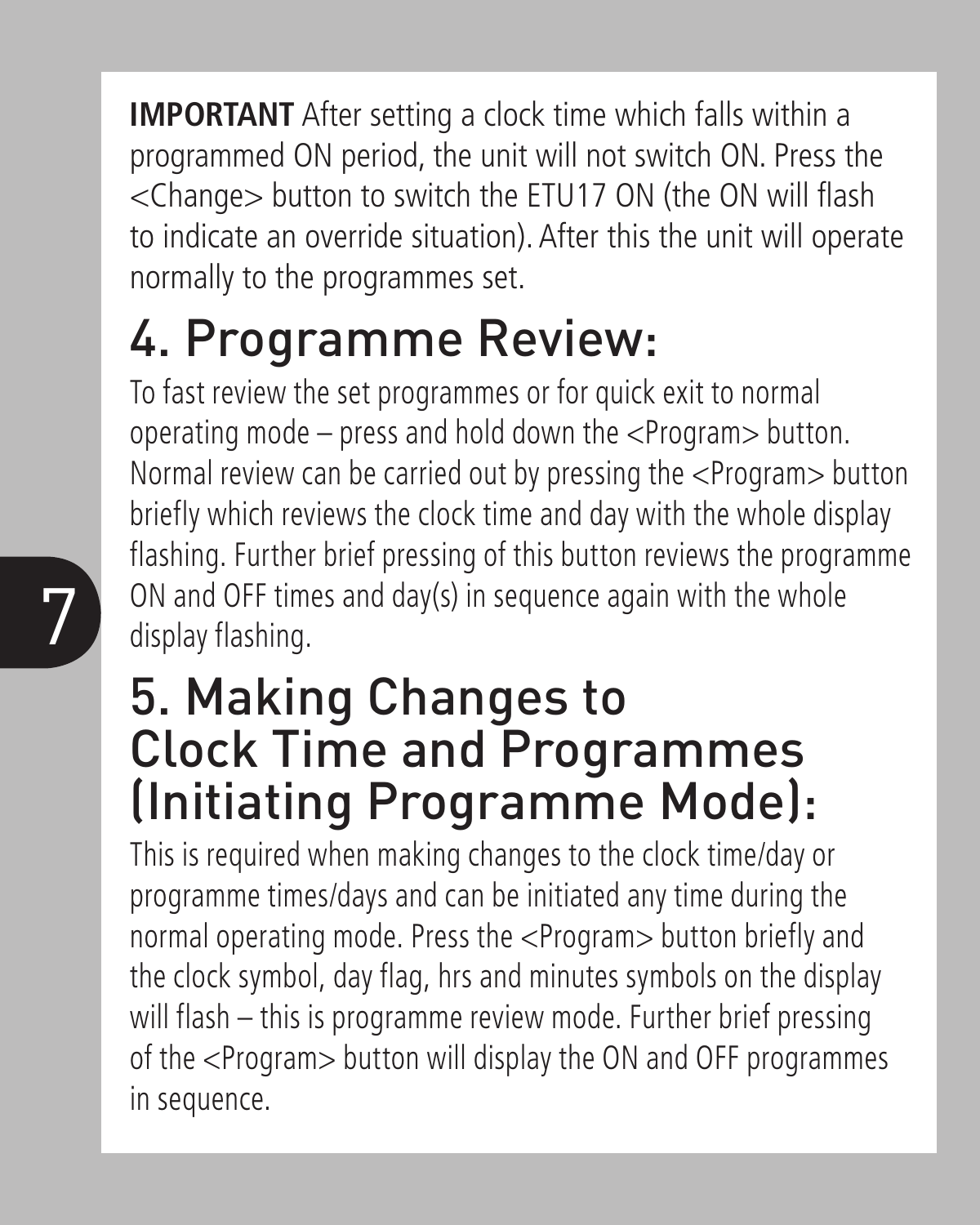Having reached the clock time and day or programme time and day(s) requiring change, press the <Change> button briefly to initiate programme mode and then follow sections 2 and 3 as required. Having completed the change press and hold down the <Program> button until normal operating mode is reached and then release.

## 6. Cancelling Programmes:

 $8$   $\cdot$   $\cdot$   $\cdot$  then press the <Program> button briefly to clear the programme time. The display will show the hour and minute dashes Any ON/OFF programme can be cancelled by clearing its ON and OFF time separately. Follow step 5 and when the ON programme to be cancelled is displayed press the <Change> button briefly and the day dot(s) will flash, press the <Program> button briefly to select the hours and press the <Change> button until the hour digits show -- --: then press the <Program> button briefly to clear the and ON flashing. Repeat the procedure for the OFF time.

## 7. Programming Across Midnight:

This can be achieved by programming the required ON time in the initial day and the required OFF time in the subsequent day. The unused times in these two programmes can either be left blank (--:--) or used for an OFF time during the initial day and an ON time during the subsequent day.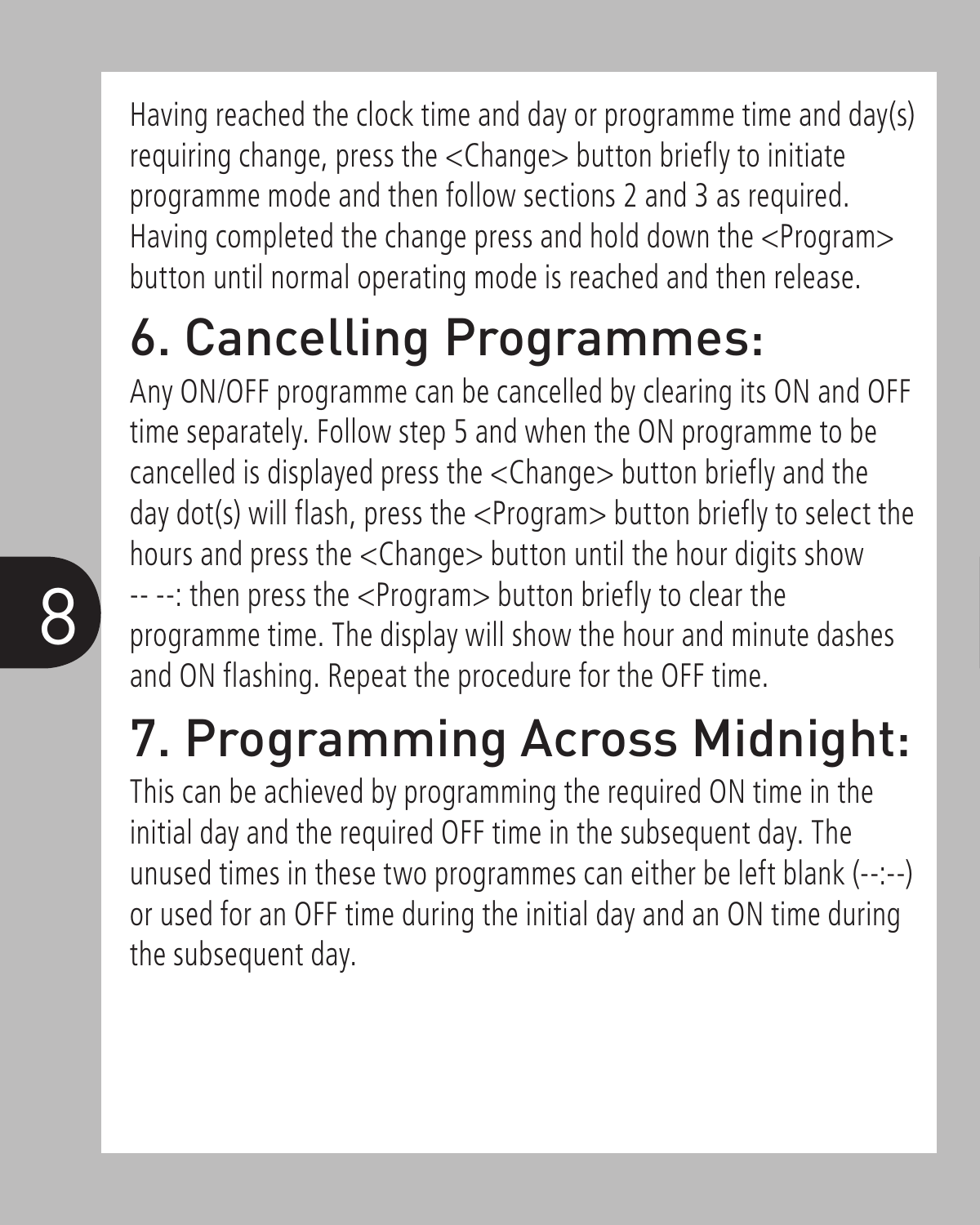## 8. Self Cancelling Override:

To change the output status from ON to OFF or vice versa press the <Change> button whilst in normal operating mode. The output status will change and indicate override is in operation by flashing either the ON or OFF symbol on the display. The override will end at the next programmed change, or sooner, if the <Change> button is pressed again.

### 9. Random Operation:

9 1000 SWILLED ON and OFF III a random rashion during programmed<br>
ON periods. Both the ON and the OFF periods will vary in a random<br>
was between 10 and 21 minutes. Narmal suitables can be settered By pressing the <Change> for around three seconds whilst in normal operating mode a small R appears on the display. The ETU17 will now switch ON and OFF in a random fashion during programmed way between 10 and 31 minutes. Normal switching can be restored by pressing the <Change> button for around three seconds until the R symbol reappears.

## 10. Operation:

Plug the ETU17 into a 13A socket and switch ON if necessary. Plug in the appliance or lamp(s) to be controlled into the ETU17 and ensure the appliance or lamp(s) are switched ON.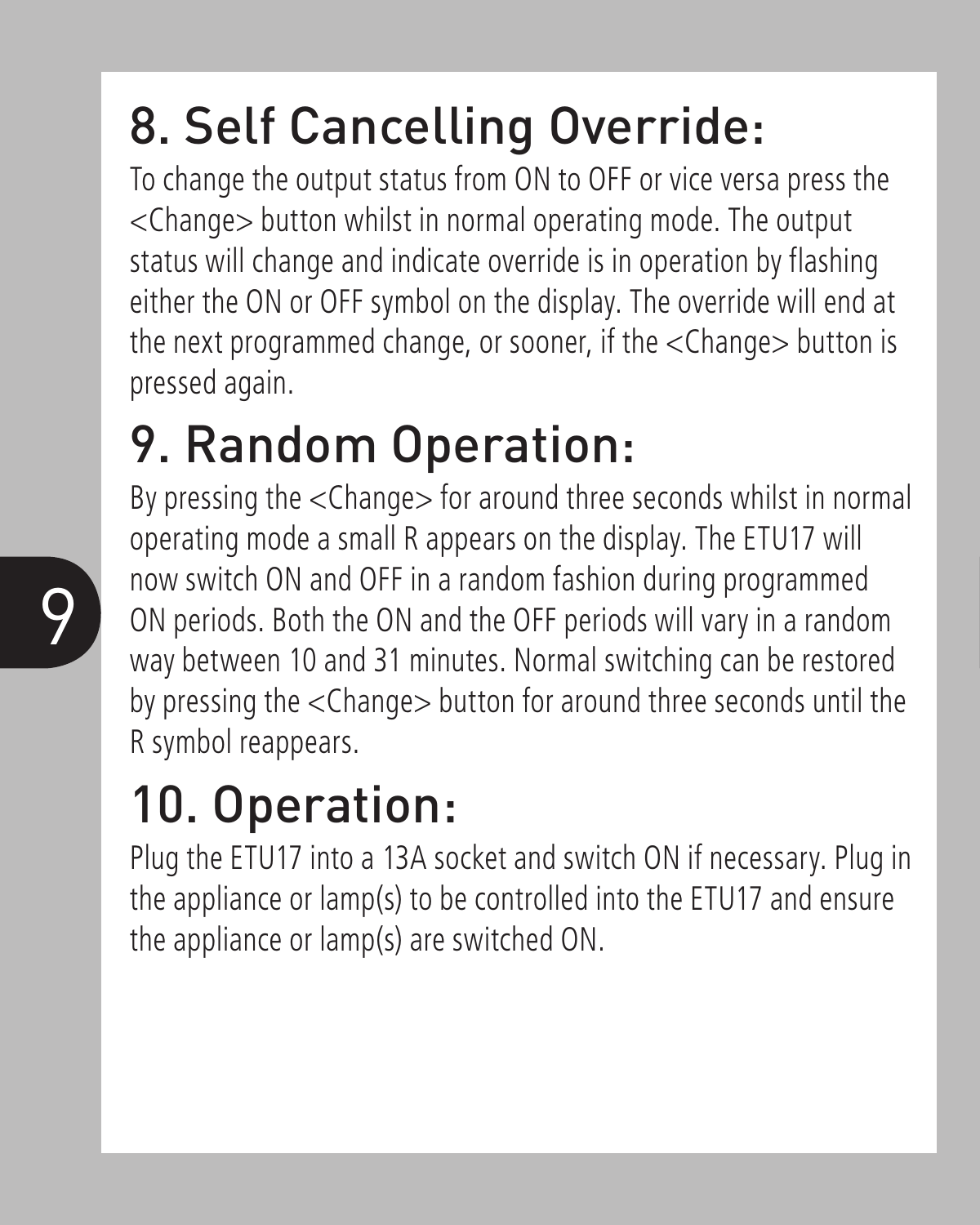## Specifications:

- i. Conforms to Directives: Conforms to the latest directives.
- 

ii. Permissible Loads: 13A resistive (heating) 5A inductive 1hp motor 500W low energy (compact fluorescent) and linear tube fluorescent lighting 1.5kW filament (incandescent) lighting. iii. Battery Back-up: 1000 hours by factory fitted rechargeable battery.

- 
- iv. Operating Ambient Temperature Range: -10°C to 35°C.

v. Operating Voltage: 230V AC.

Not suitable for discharge lighting (e.g. SON and Metal Halide).

#### 3 Year Guarantee

In the unlikely event of this product becoming faulty,

due to defective material or manufacture, within 3 years of the date of purchase, please return it to your supplier in the first year with proof of purchase and it will be replaced free of charge. For the second and third years or any difficulty in the first year telephone the helpline on 020 8450 0515.

Note: A proof of purchase is required in all cases. For all eligible replacements (where agreed by Timeguard) the customer is responsible for all shipping/postage charges outside the UK. All shipping costs are to be paid in advance before a replacement is sent.